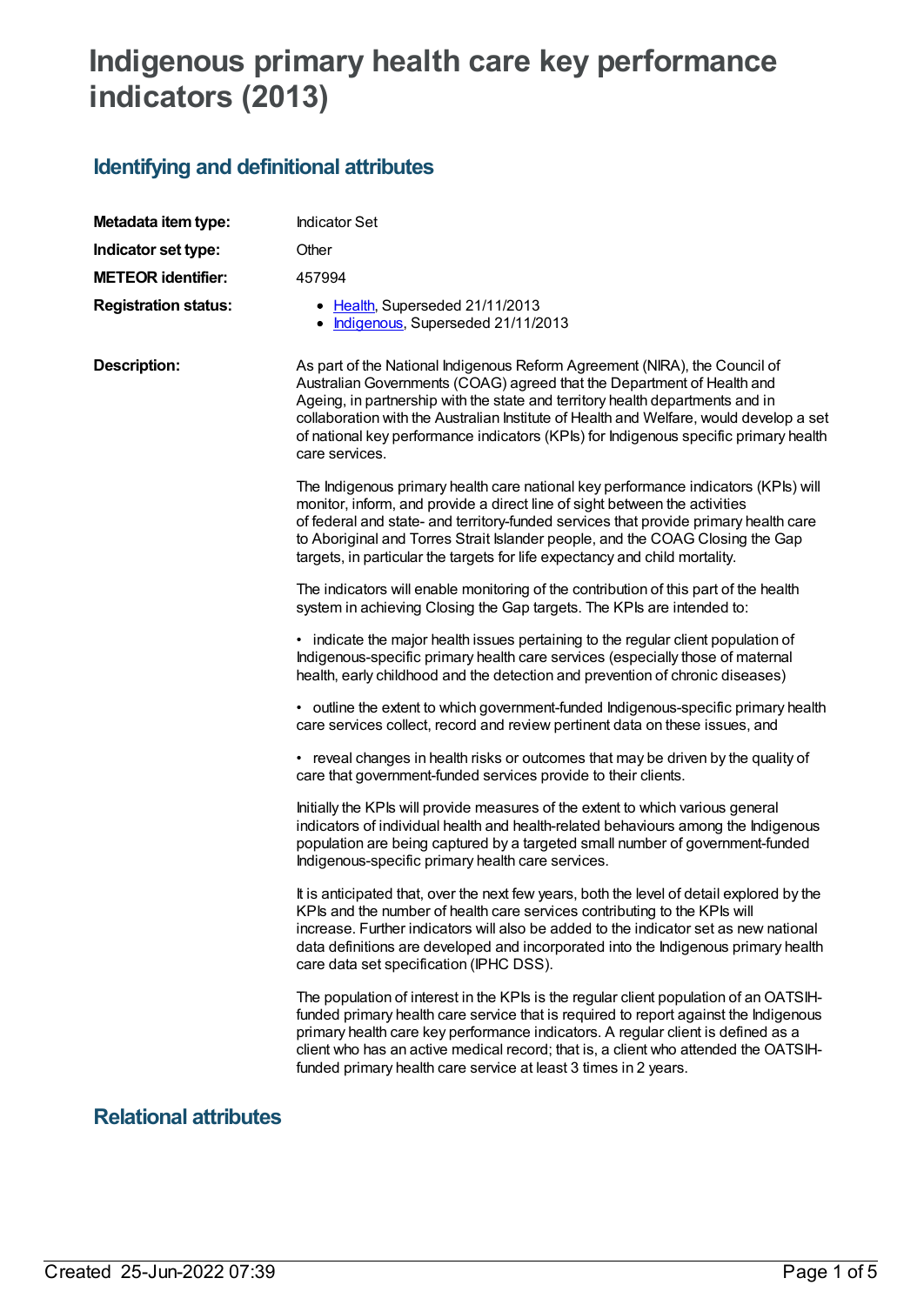| <b>Related metadata</b><br>references:      | See also <b>Indigenous primary health care DSS 2012-14</b>                                                                                                                                                                                                  |
|---------------------------------------------|-------------------------------------------------------------------------------------------------------------------------------------------------------------------------------------------------------------------------------------------------------------|
|                                             | • Health, Superseded 21/11/2013<br>• Indigenous, Superseded 21/11/2013                                                                                                                                                                                      |
|                                             | Supersedes <b>Indigenous primary health care key performance indicators (2012)</b>                                                                                                                                                                          |
|                                             | • Health, Superseded 23/02/2012                                                                                                                                                                                                                             |
|                                             | Has been superseded by <b>Indigenous primary health care key performance</b><br>indicators (2014)                                                                                                                                                           |
|                                             | • Health, Superseded 13/03/2015<br>• Indigenous, Superseded 13/03/2015                                                                                                                                                                                      |
| Indicators linked to this<br>Indicator set: | Indigenous primary health care: PI01a-Number of Indigenous babies born within the<br>previous 12 months whose birth weight has been recorded, 2013<br>Health, Superseded 21/11/2013<br>Indigenous, Superseded 21/11/2013                                    |
|                                             | Indigenous primary health care: PI01b-Proportion of Indigenous babies born within<br>the previous 12 months whose birth weight has been recorded, 2013<br>Health, Superseded 21/11/2013<br>Indigenous, Superseded 21/11/2013                                |
|                                             | Indigenous primary health care: PI02a-Number of Indigenous babies born within the<br>previous 12 months whose birth weight results were low, normal or high, 2013<br>Health, Superseded 21/11/2013<br>Indigenous, Superseded 21/11/2013                     |
|                                             | Indigenous primary health care: PI02b-Proportion of Indigenous babies born within<br>the previous 12 months whose birth weight results were low, normal or high, 2013<br>Health, Superseded 21/11/2013<br>Indigenous, Superseded 21/11/2013                 |
|                                             | Indigenous primary health care: PI03a-Number of regular clients who received an<br>MBS Health Assessment for Aboriginal and Torres Strait Islander People (MBS<br>Item 715), 2013<br>Health, Superseded 21/11/2013<br>Indigenous, Superseded 21/11/2013     |
|                                             | Indigenous primary health care: PI03b-Proportion of regular clients who received an<br>MBS Health Assessment for Aboriginal and Torres Strait Islander People (MBS<br>Item 715), 2013<br>Health, Superseded 21/11/2013<br>Indigenous, Superseded 21/11/2013 |
|                                             | Indigenous primary health care: PI04a-Number of Indigenous children who are fully<br>immunised, 2013<br>Health, Superseded 21/11/2013<br>Indigenous, Superseded 21/11/2013                                                                                  |
|                                             | Indigenous primary health care: PI04b-Proportion of Indigenous children who are<br>fully immunised, 2013<br>Health, Superseded 21/11/2013<br>Indigenous, Superseded 21/11/2013                                                                              |
|                                             | Indigenous primary health care: PI05a-Number of regular clients with Type II<br>diabetes who have had an HbA1c measurement result recorded, 2013<br>Health, Superseded 21/11/2013<br>Indigenous, Superseded 21/11/2013                                      |
|                                             | Indigenous primary health care: PI05b-Proportion of regular clients with Type II<br>diabetes who have had an HbA1c measurement result recorded, 2013<br>Health, Superseded 21/11/2013<br>Indigenous, Superseded 21/11/2013                                  |
|                                             | Indigenous primary health care: PI06a-Number of regular clients with Type II<br>diabetes whose HbA1c measurement result was within a specified level, 2013                                                                                                  |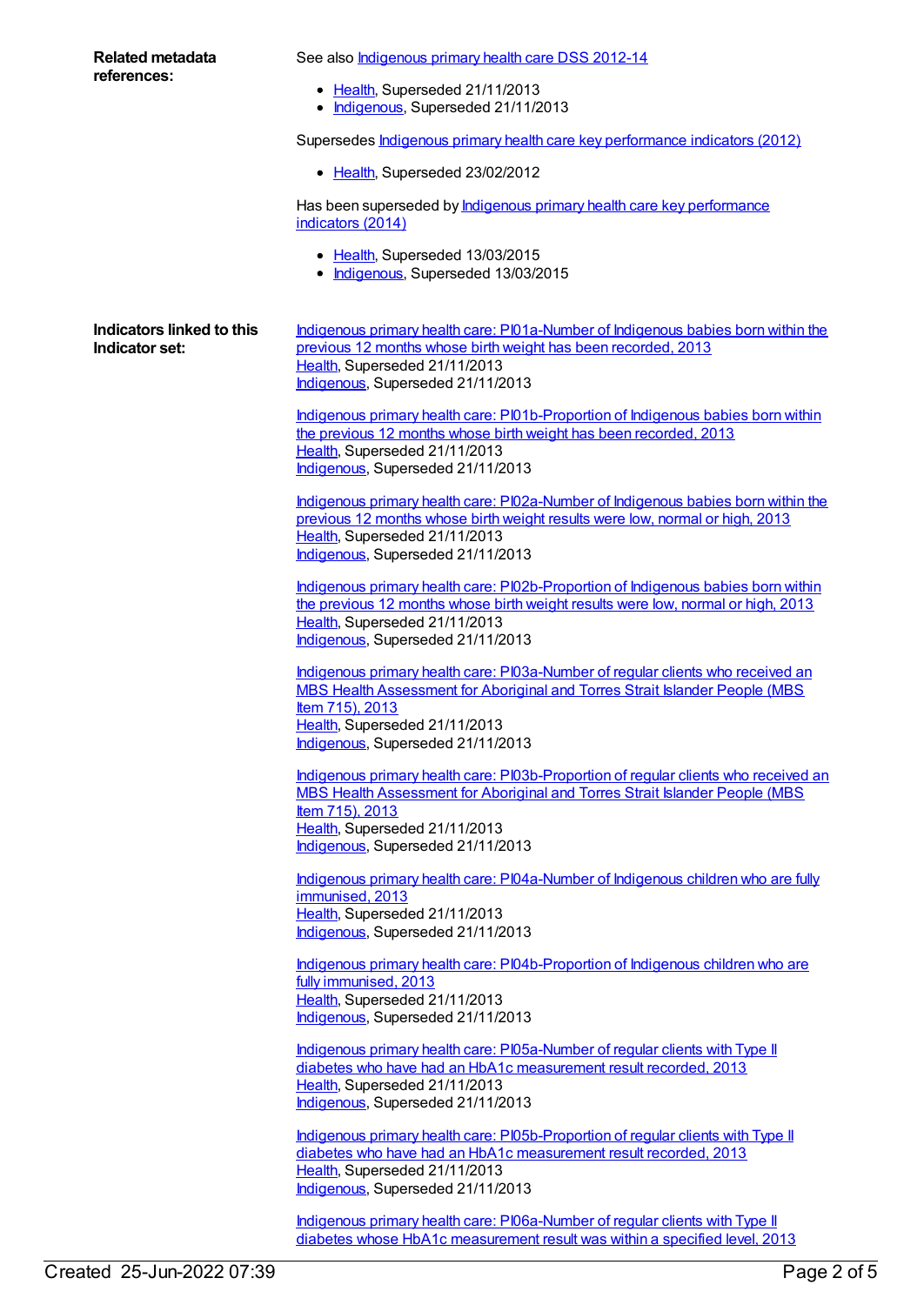[Health](https://meteor.aihw.gov.au/RegistrationAuthority/12), Superseded 21/11/2013 [Indigenous](https://meteor.aihw.gov.au/RegistrationAuthority/6), Superseded 21/11/2013

Indigenous primary health care: [PI06b-Proportion](https://meteor.aihw.gov.au/content/468100) of regular clients with Type II diabetes whose HbA1c measurement result was within a specified level, 2013 [Health](https://meteor.aihw.gov.au/RegistrationAuthority/12), Superseded 21/11/2013 [Indigenous](https://meteor.aihw.gov.au/RegistrationAuthority/6), Superseded 21/11/2013

Indigenous primary health care: [PI07a-Number](https://meteor.aihw.gov.au/content/468102) of regular clients with a chronic disease who have received a GP Management Plan (MBS Item 721), 2013 [Health](https://meteor.aihw.gov.au/RegistrationAuthority/12), Superseded 21/11/2013 [Indigenous](https://meteor.aihw.gov.au/RegistrationAuthority/6), Superseded 21/11/2013

Indigenous primary health care: [PI07b-Proportion](https://meteor.aihw.gov.au/content/468104) of regular clients with a chronic disease who have received a GP Management Plan (MBS Item 721), 2013 [Health](https://meteor.aihw.gov.au/RegistrationAuthority/12), Superseded 21/11/2013 [Indigenous](https://meteor.aihw.gov.au/RegistrationAuthority/6), Superseded 21/11/2013

Indigenous primary health care: [PI08a-Number](https://meteor.aihw.gov.au/content/468106) of regular clients with a chronic disease who have received a Team Care Arrangement (MBS Item 723), 2013 [Health](https://meteor.aihw.gov.au/RegistrationAuthority/12), Superseded 21/11/2013 [Indigenous](https://meteor.aihw.gov.au/RegistrationAuthority/6), Superseded 21/11/2013

Indigenous primary health care: [PI08b-Proportion](https://meteor.aihw.gov.au/content/468108) of regular clients with a chronic disease who have received a Team Care Arrangement (MBS Item 723), 2013 [Health](https://meteor.aihw.gov.au/RegistrationAuthority/12), Superseded 21/11/2013 [Indigenous](https://meteor.aihw.gov.au/RegistrationAuthority/6), Superseded 21/11/2013

Indigenous primary health care: [PI09a-Number](https://meteor.aihw.gov.au/content/468111) of regular clients whose smoking status has been recorded, 2013 [Health](https://meteor.aihw.gov.au/RegistrationAuthority/12), Superseded 21/11/2013 [Indigenous](https://meteor.aihw.gov.au/RegistrationAuthority/6), Superseded 21/11/2013

Indigenous primary health care: [PI09b-Proportion](https://meteor.aihw.gov.au/content/468114) of regular clients whose smoking status has been recorded, 2013 [Health](https://meteor.aihw.gov.au/RegistrationAuthority/12), Superseded 21/11/2013 [Indigenous](https://meteor.aihw.gov.au/RegistrationAuthority/6), Superseded 21/11/2013

Indigenous primary health care: [PI10a-Number](https://meteor.aihw.gov.au/content/431736) of regular clients with a smoking status result, 2013 [Health](https://meteor.aihw.gov.au/RegistrationAuthority/12), Superseded 21/11/2013 [Indigenous](https://meteor.aihw.gov.au/RegistrationAuthority/6), Superseded 21/11/2013

Indigenous primary health care: [PI10b-Proportion](https://meteor.aihw.gov.au/content/441560) of regular clients with a smoking status result, 2013 [Health](https://meteor.aihw.gov.au/RegistrationAuthority/12), Superseded 21/11/2013 [Indigenous](https://meteor.aihw.gov.au/RegistrationAuthority/6), Superseded 21/11/2013

Indigenous primary health care: [PI12a-Number](https://meteor.aihw.gov.au/content/468117) of regular clients who are classified as overweight or obese, 2013 [Health](https://meteor.aihw.gov.au/RegistrationAuthority/12), Superseded 21/11/2013 [Indigenous](https://meteor.aihw.gov.au/RegistrationAuthority/6), Superseded 21/11/2013

Indigenous primary health care: [PI12b-Proportion](https://meteor.aihw.gov.au/content/468119) of regular clients who are classified as overweight or obese, 2013 [Health](https://meteor.aihw.gov.au/RegistrationAuthority/12), Superseded 21/11/2013 [Indigenous](https://meteor.aihw.gov.au/RegistrationAuthority/6), Superseded 21/11/2013

Indigenous primary health care: [PI13a-Number](https://meteor.aihw.gov.au/content/438086) of regular clients who had their first antenatal care visit within specified periods, 2013 [Health](https://meteor.aihw.gov.au/RegistrationAuthority/12), Superseded 21/11/2013 [Indigenous](https://meteor.aihw.gov.au/RegistrationAuthority/6), Superseded 21/11/2013

Indigenous primary health care: [PI13b-Proportion](https://meteor.aihw.gov.au/content/438089) of regular clients who had their first antenatal care visit within specified periods, 2013 [Health](https://meteor.aihw.gov.au/RegistrationAuthority/12), Superseded 21/11/2013 [Indigenous](https://meteor.aihw.gov.au/RegistrationAuthority/6), Superseded 21/11/2013

Indigenous primary health care: [PI14a-Number](https://meteor.aihw.gov.au/content/441429) of regular clients aged 50 years and over who are immunised against influenza, 2013 [Health](https://meteor.aihw.gov.au/RegistrationAuthority/12), Superseded 21/11/2013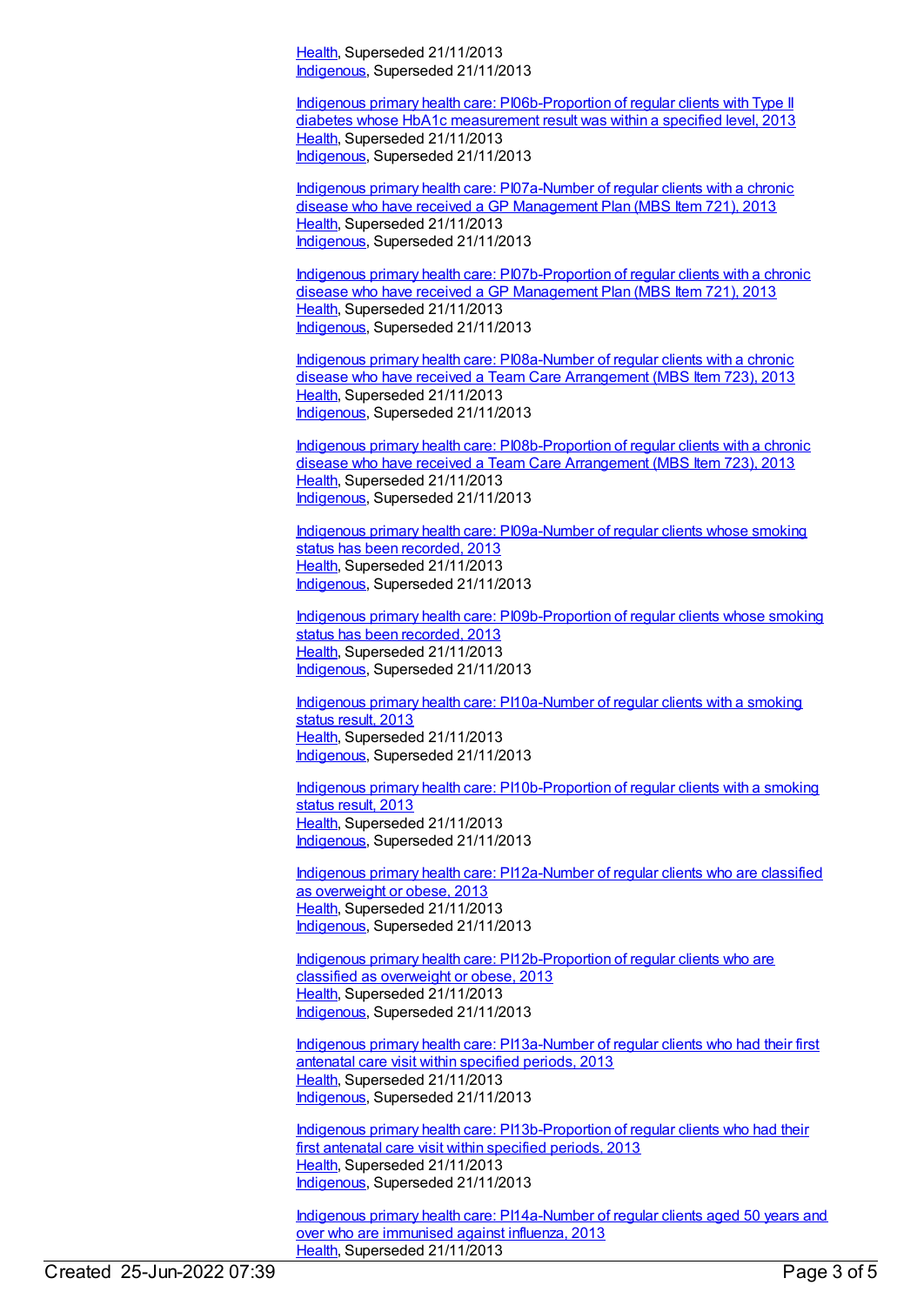[Indigenous](https://meteor.aihw.gov.au/RegistrationAuthority/6), Superseded 21/11/2013

Indigenous primary health care: [PI14b-Proportion](https://meteor.aihw.gov.au/content/441433) of regular clients aged 50 years and over who are immunised against influenza, 2013 [Health](https://meteor.aihw.gov.au/RegistrationAuthority/12), Superseded 21/11/2013 [Indigenous](https://meteor.aihw.gov.au/RegistrationAuthority/6), Superseded 21/11/2013

Indigenous primary health care: [PI15a-Number](https://meteor.aihw.gov.au/content/438117) of regular clients with Type II diabetes or COPD who are immunised against influenza, 2013 [Health](https://meteor.aihw.gov.au/RegistrationAuthority/12), Superseded 21/11/2013 [Indigenous](https://meteor.aihw.gov.au/RegistrationAuthority/6), Superseded 21/11/2013

Indigenous primary health care: [PI15b-Proportion](https://meteor.aihw.gov.au/content/438127) of regular clients with Type II diabetes or COPD who are immunised against influenza, 2013 [Health](https://meteor.aihw.gov.au/RegistrationAuthority/12), Superseded 21/11/2013 [Indigenous](https://meteor.aihw.gov.au/RegistrationAuthority/6), Superseded 21/11/2013

Indigenous primary health care: [PI16a-Number](https://meteor.aihw.gov.au/content/468121) of regular clients whose alcohol consumption status has been recorded, 2013 [Health](https://meteor.aihw.gov.au/RegistrationAuthority/12), Superseded 21/11/2013 [Indigenous](https://meteor.aihw.gov.au/RegistrationAuthority/6), Superseded 21/11/2013

Indigenous primary health care: [PI16b-Proportion](https://meteor.aihw.gov.au/content/468123) of regular clients whose alcohol consumption status has been recorded, 2013 [Health](https://meteor.aihw.gov.au/RegistrationAuthority/12), Superseded 21/11/2013 [Indigenous](https://meteor.aihw.gov.au/RegistrationAuthority/6), Superseded 21/11/2013

Indigenous primary health care: [PI18a-Number](https://meteor.aihw.gov.au/content/438141) of regular clients with a selected chronic disease who have had a kidney function test, 2013 [Health](https://meteor.aihw.gov.au/RegistrationAuthority/12), Superseded 21/11/2013 [Indigenous](https://meteor.aihw.gov.au/RegistrationAuthority/6), Superseded 21/11/2013

Indigenous primary health care: [PI18b-Proportion](https://meteor.aihw.gov.au/content/438145) of regular clients with a selected chronic disease who have had a kidney function test, 2013 [Health](https://meteor.aihw.gov.au/RegistrationAuthority/12), Superseded 21/11/2013 [Indigenous](https://meteor.aihw.gov.au/RegistrationAuthority/6), Superseded 21/11/2013

Indigenous primary health care: [PI22a-Number](https://meteor.aihw.gov.au/content/438211) of female regular clients who have had a cervical screening, 2013 [Health](https://meteor.aihw.gov.au/RegistrationAuthority/12), Superseded 21/11/2013 [Indigenous](https://meteor.aihw.gov.au/RegistrationAuthority/6), Superseded 21/11/2013

Indigenous primary health care: [PI22b-Proportion](https://meteor.aihw.gov.au/content/438215) of female regular clients who have had a cervical screening, 2013 [Health](https://meteor.aihw.gov.au/RegistrationAuthority/12), Superseded 21/11/2013 [Indigenous](https://meteor.aihw.gov.au/RegistrationAuthority/6), Superseded 21/11/2013

Indigenous primary health care: [PI23a-Number](https://meteor.aihw.gov.au/content/468125) of regular clients with Type II diabetes who have had a blood pressure measurement result recorded, 2013 [Health](https://meteor.aihw.gov.au/RegistrationAuthority/12), Superseded 21/11/2013 [Indigenous](https://meteor.aihw.gov.au/RegistrationAuthority/6), Superseded 21/11/2013

Indigenous primary health care: [PI23b-Proportion](https://meteor.aihw.gov.au/content/468128) of regular clients with Type II diabetes who have had a blood pressure measurement result recorded, 2013 [Health](https://meteor.aihw.gov.au/RegistrationAuthority/12), Superseded 21/11/2013 [Indigenous](https://meteor.aihw.gov.au/RegistrationAuthority/6), Superseded 21/11/2013

Indigenous primary health care: [PI24a-Number](https://meteor.aihw.gov.au/content/468130) of regular clients with Type II diabetes whose blood pressure measurement result was less than or equal to 130/80 mmHg, 2013 [Health](https://meteor.aihw.gov.au/RegistrationAuthority/12), Superseded 21/11/2013 [Indigenous](https://meteor.aihw.gov.au/RegistrationAuthority/6), Superseded 21/11/2013

Indigenous primary health care: [PI24b-Proportion](https://meteor.aihw.gov.au/content/468134) of regular clients with Type II diabetes whose blood pressure measurement result was less than or equal to 130/80 mmHg, 2013 [Health](https://meteor.aihw.gov.au/RegistrationAuthority/12), Superseded 21/11/2013 [Indigenous](https://meteor.aihw.gov.au/RegistrationAuthority/6), Superseded 21/11/2013